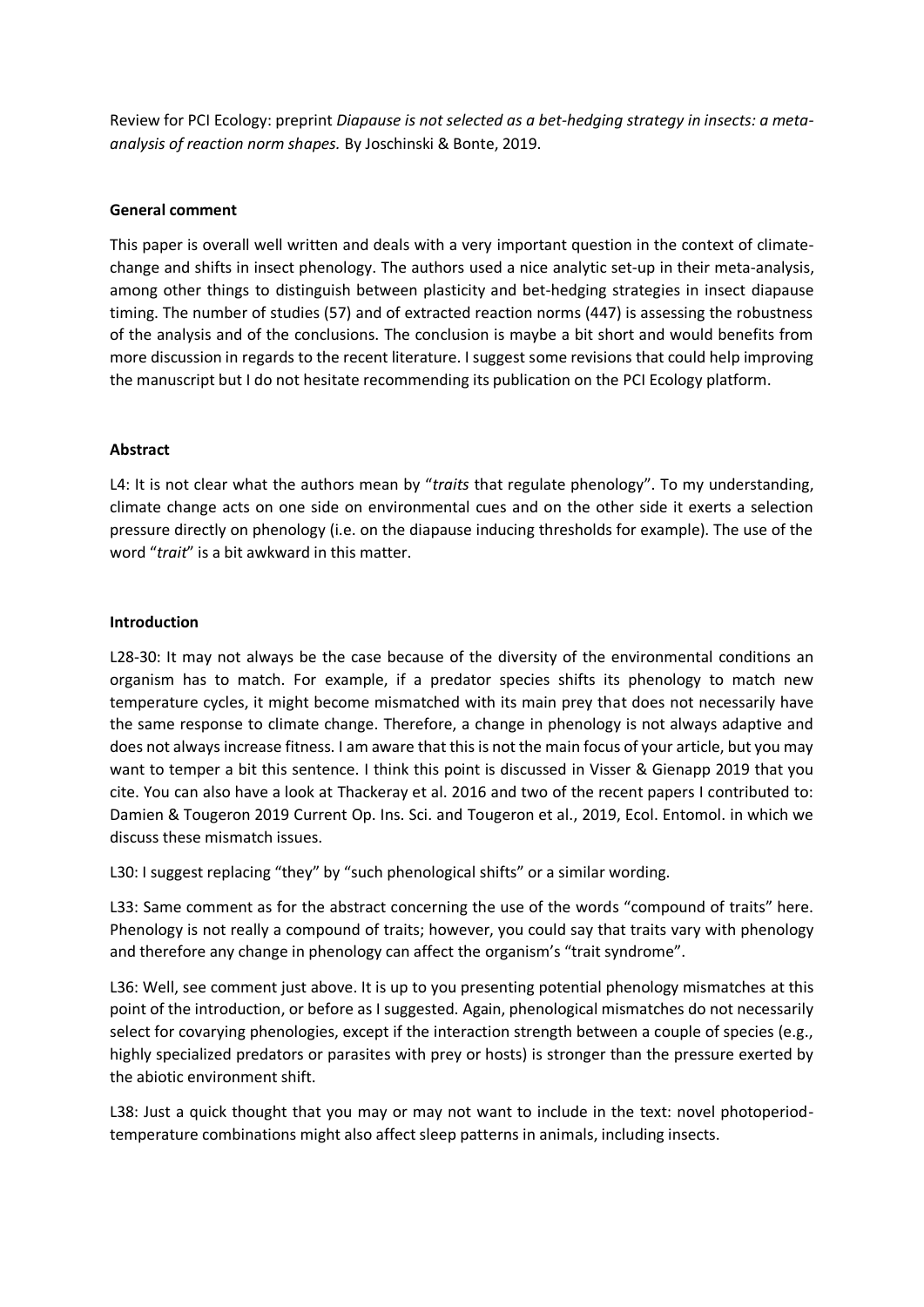L40: Suggest rewording to something like: "relying on mistimed/novel cues for developmental plasticity may then …".

L50, minor comment: I would say three general strategies: Evolution, Plasticity, Bet-hedging (and the latter is made of two sub-strategies).

What about adaptive coin flipping? This strategy is relevant to consider in the case of diapause and in the context of changing environments (because predictability is decreasing).

L56: I wonder if the use of the term "polyphenism" would be more appropriate here instead of "binary traits".

L65: Replace "on" by "one"

L62 and Fig. 1B: I do not get what is the "responsiveness". I also do not understand the top mid figure, how is the pattern not a steep curve? Is the red curve representing the mean reaction norm at a population scale? Is it at the individual scale? I think this figure would be easier to read and to understand if it was accompanied with a concrete example of a binary trait (e.g. germination …).

L78: Precise if you are working on winter diapause only, as you say "overwinter". Summer diapause also exists but responds to different mechanisms as winter diapause (and is far less studied).

L86: What exactly do you call "canalized" phenotypes? In the case of diapause, it could be species with obligate diapause strategies or univoltine populations in more northern (cold) climates where no variation in diapause timing is expected, no matter environmental variations, because it would be "too risky". Am I right? If so, did you exclude studies on such populations in your meta-analysis?

L94: This is the first thing you present in the results section. I think it should be put before your 3 "main" hypotheses.

## **Results & Discussion**

L102: Please clarify what "inflection point" means here. +48.45 min of what per 5°C? I think it is daylength, right?

L114: This is actually the first mention (with L94) of the critical day length in the manuscript. This is a notion that I think is worth to be mentioned earlier in the introduction.

Figure 3 is really helpful to understand the results. Great job on it. Letters A, B, C and D are missing from the panels. What are the units for mean diapause timing and mean winter onset?

L153: Yes, it is clear that a lot of factors have to be considered when assessing species vulnerability to climate change: capacity to adapt thermal tolerance ranges seems to be one of the most important factors.

L173: Are you able to provide more information about the species that seem to be concerned by diversified bet-hedging diapause strategies? Maybe these species are rare because they have a common pattern such as maybe a very particular biological trait (e.g. are they all parasites? Are they all climate specialists? …).

Diversified bet-hedging is most likely to occur in insect populations that live in mild winter climates. In my experience, insect mothers from these climates only produce a part of their offspring that will enter diapause, the other part will remain active throughout winter. Of course, it is tricky to distinguish